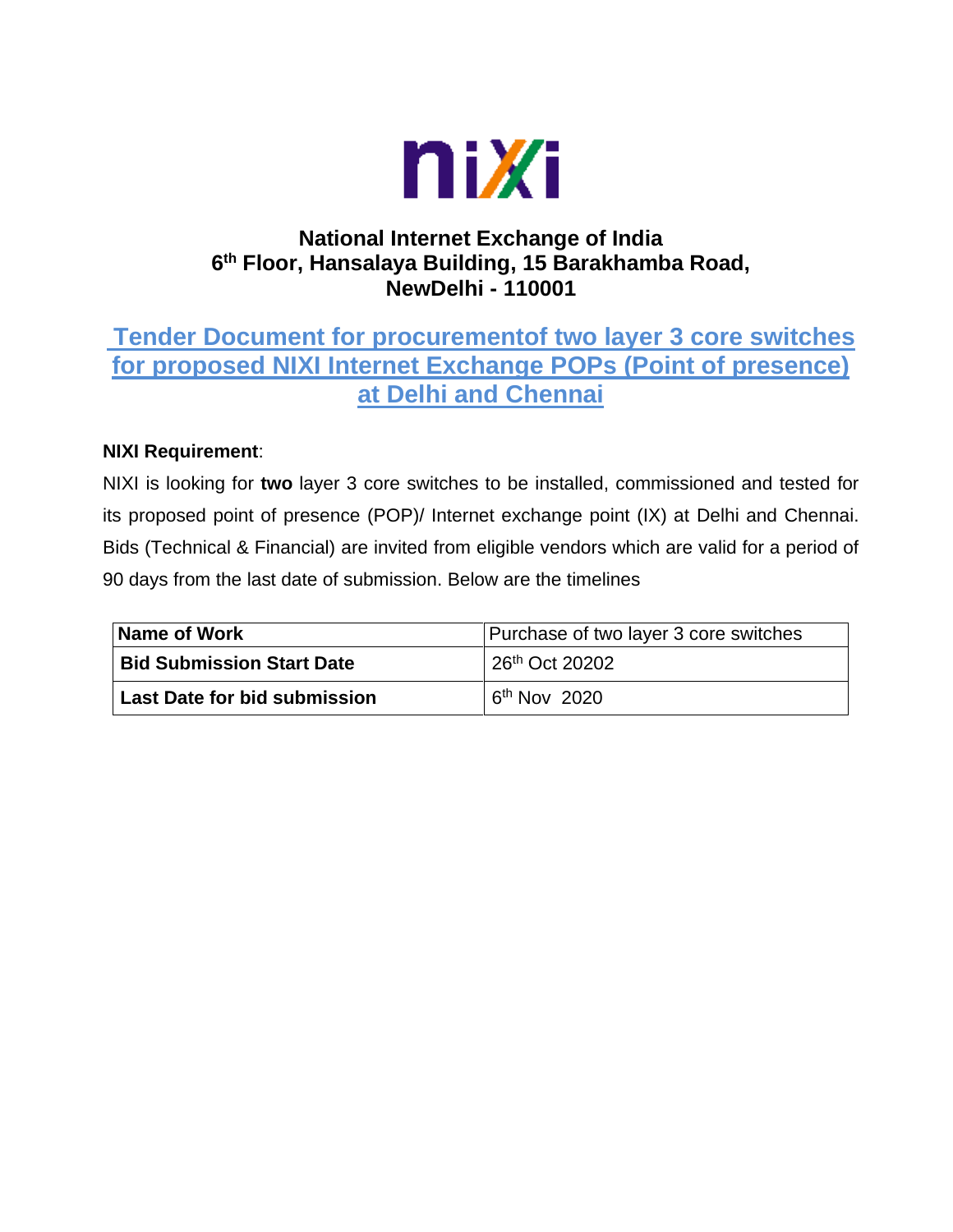#### **1. Scope of work:**

i) To supply, installation and support of devices.

ii) 24\*7\*4(24 hours a day, 7 days in a week), 4hrs part replacement, remote support for configuration or any software/IOS issues.

- **2. Bid submission end date**: 6th Nov 2020
- **3. Address for delivery of Equipment:**Delhi and Chennai

#### **4.Instruction for tender bid submission:**

The bidders are required to submit hard copies of their bids (technical and financial) at NIXI

office, address of which is mentioned in the first page of this document. The bids should be

signed and sealed by the approving authority and submitted in closed envelope at NIXI office.

Adequate measures should be taken by bidder for sanitizing the envelopes and person who will

be delivering the envelopes.

#### **5. Assistance to bidders:**

(i) Any queries relating to the tender document and the terms and conditions contained therein should be addressed to the following email id [abhishek.gautam@nixi.in](mailto:abhishek.gautam@nixi.in) and soumen@nixi.in

#### **6. Instructions for tender process**

#### **a. Last Date for Submission of Tender:**

- I. Bids should be completed in all respects, must be submitted on or before the last date specified in the schedule of events.
- II. The NIXI may, at its own discretion, alter/extend the last date for submission of tenders.

#### **b. Bid Validity**

- I. All the bids(Technical and Financial) must be valid for a period of 90 days from the last date of submission of the tender for execution of Contract.
- II. In exceptional circumstances, prior to expiry of the original time limit, the NIXI may request the bidders to extend the period of validity for a specified additional period beyond the original validity of 90 days. The request and the bidders' responses shall be made in writing. The bidders, not agreeing for such extensions will be allowed to withdraw their bids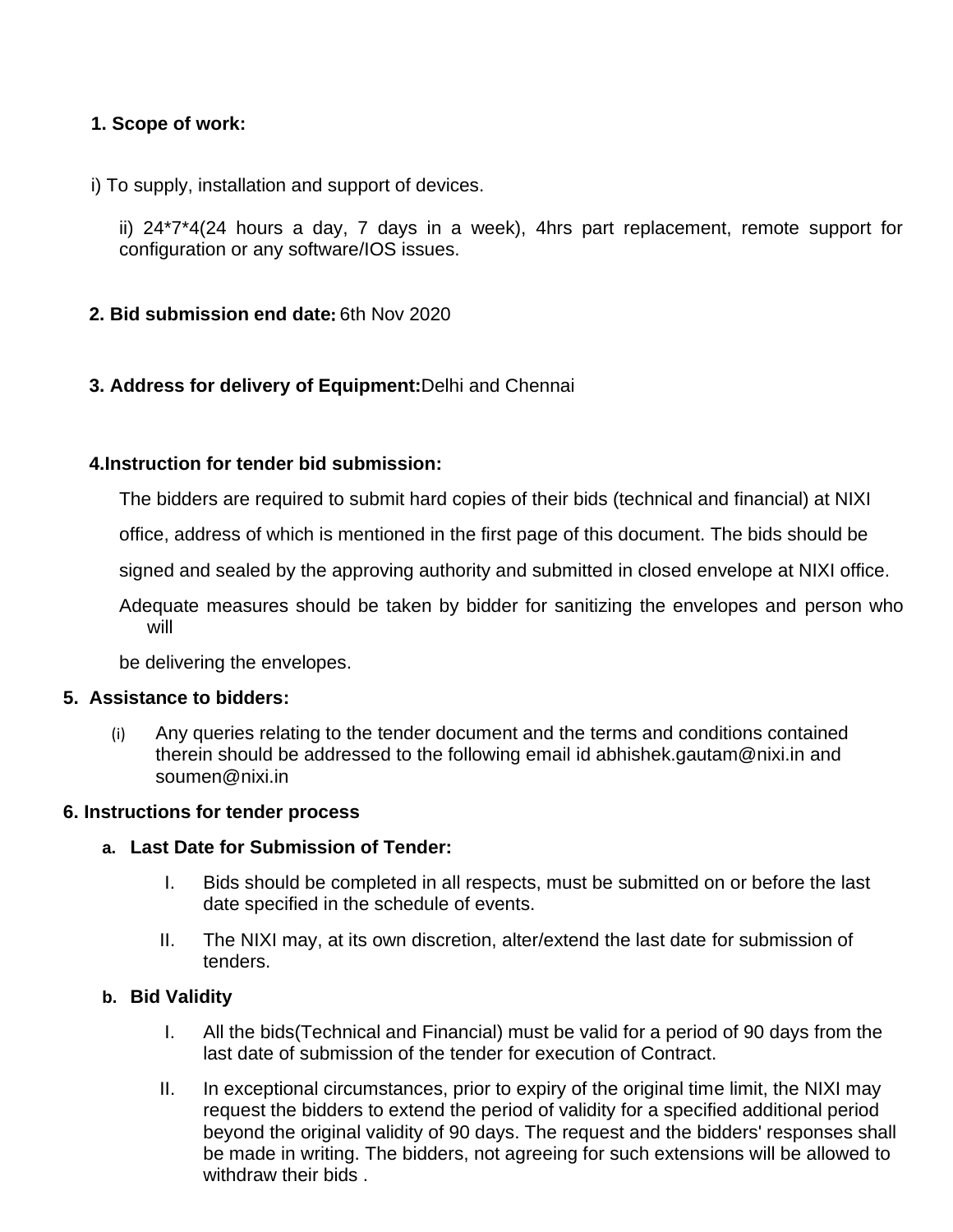#### **c. Modification / Substitution/ Withdrawal of bids:**

- I. No Bid shall be modified, substituted or withdrawn by the Bidder after the bids due date.
- II. Any alteration/ modification in the bid or additional information supplied subsequent to the bid's due Date, unless the same has been expressly sought for by the Authority, shall be disregarded.
- **d. Rejection of the Bid**: The bid submitted shall become invalid if: ‐
	- I. The bidder is found ineligible.
	- II. The bidder does not provide all the documents as stipulated in the bid document.

#### **7. Terms and Conditions:**

- i) All equipment must be compatible with Indian electrical standards and codes. Engineering documentation on the physical sizes and weights of all major and minor components must be submitted.
- ii) The NIXI reserves the right of accepting or rejecting any quotations without assigning any reason thereof.

#### **8. Delivery, Installation and Commissioning of Equipment:**

The vendor should agree to deliver the equipment and install and commission all the equipment at the specific location identified by NIXI personnel in the respective nodes. NIXI shall reject the component/equipment supplied if it does not comply with the specifications or does not function properly after installation. The contractor shall replace the nonfunctioning or defective equipment or its spares immediately and ensure proper functioning of all equipment.

#### **9. Warranty Clause:**

- I. Warranty shall include free maintenance of the whole equipment supplied including free replacement of parts and all software updates and upgrades. The defects, ifany, shall be attended to on immediate basis and replacement part shall be supplied to NIXI location within 4 hours of escalation. In no circumstances, the NIXI exchange shall be down for more than 4 hours and necessary replacement will be provided on immediate basis for the same. Penalty will be applicable with Rs. 5000/- day for delay in NIXI operations due to delay in replacement.
- II. The on-site comprehensive warranty will start from the date of successful installation of equipment by NIXI. All items shall be covered with five-year on-site comprehensive warranty (as per scope of work).
- III. The vendor shall assure to maintain the inventory of spare parts for maintenance of the equipment supplied for a period of 5 years.
- IV. All ongoing software upgrades for all major and minor releases should be provided during the warranty period without any additional payment by NIXI.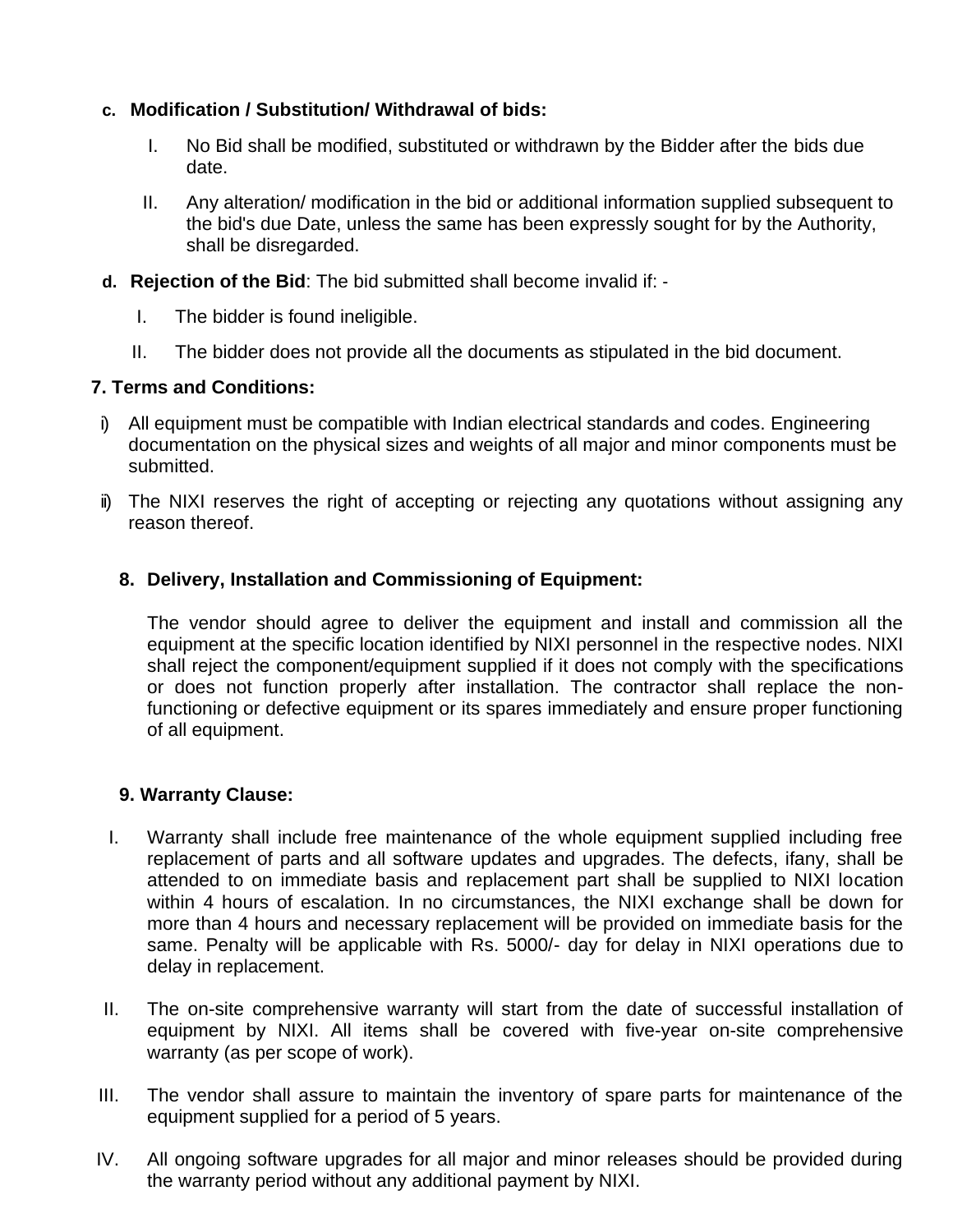- V. The vendor shall ensure that that there is a back-to-back agreement with OEM to meet above hardware and software warranty terms.
- VI. During the period of support, the vendor shall:
	- a) Support the entire hardware/software of equipment.
	- b) Diagnose the hardware/software faults and rectify the hardware/software faults detected.
	- c) Repair and replace the faulty parts or part thereof.
	- d) Upkeep the software periodically including implementation of patches, if required.
	- e) Periodically analyze the health of various components of system.
	- f) Contractor shall carry out support activities as per requirement of NIXI.
- VII. Repair and Maintenance
	- a) Vendor shall station their Technical Support Engineers (TSEs) for providing services to NIXI at their office to meet the criteria of turnaround time for fault restoration/faulty unit repair etc.
	- b) Vendor shall assign an Account Support Manager for NIXI,who shall act as a single point of contact for NIXI for handling any service related issues during the agreement period.
	- c) Vendor shall ensure the availability of spare cards at different locations to meet the criteria of turnaround time for fault restoration/faulty unit repair etc.
	- d) Vendor shall ensure that all the TSEs are competent and responsible engineers and are capable of giving all types of necessary technical/assistance to NIXI representatives in respect of all the hardware and software components of Equipment as well as capable of attending faults/resolving problems whenever needed.
	- e) Contractor shall also ensure availability of experts in case of non-rectification of the faults by TSEs.
	- f) Vendor shall make the arrangements for taking out the faulty cards/units from NIXI nodes after replacing them with new working card, during support period.
	- g) Vendor shall bear the entire cost including freight, insurance etc and other incidental charges related to replacement of cards or switch. It shall also include any interconnecting cables also including power cables, networking cables etc.
	- h) In case the faulty equipment/card/part is replaced, the replaced equipment/card/part shall become the property of NIXI and the defective will become the property of vendor.

#### **10.Permits, Taxes and other duties:**

The vendor shall obtain necessary road permits and pay all necessary taxes and duties in delivering the equipment. NIXI is not responsible for the same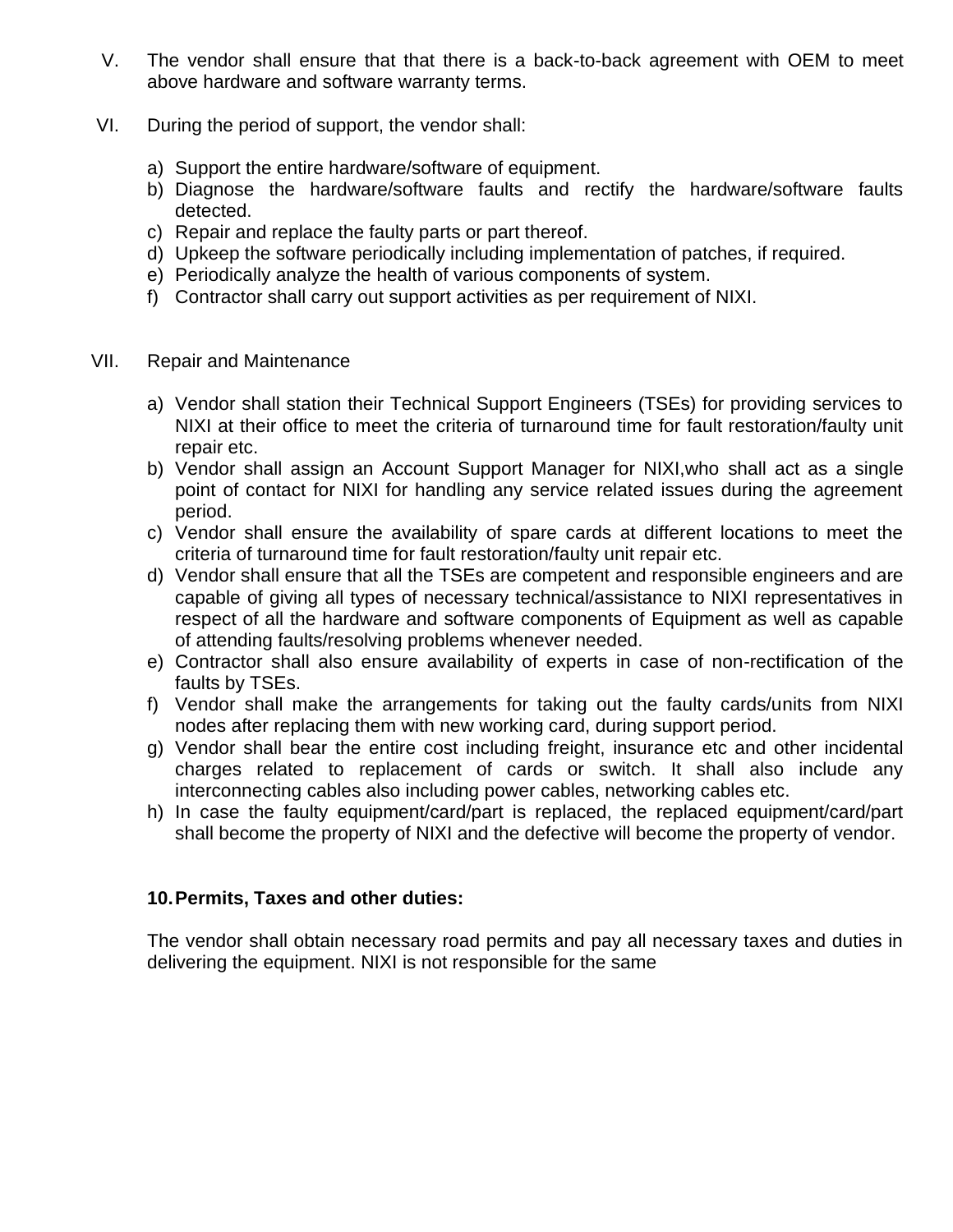#### **11 .Payment Schedule**:

| S. No. | <b>Details</b>                | Fees payable<br>(% of contract | <b>Remarks</b>               |  |
|--------|-------------------------------|--------------------------------|------------------------------|--|
|        |                               | value)                         |                              |  |
|        | Delivery of Equipment         | 70                             | Payable upon delivery        |  |
| 2      | Satisfactory completion of    | 15                             | Payable upon successful      |  |
|        | installation and running duly |                                | installation                 |  |
|        | certified by NIXI team        |                                |                              |  |
| 3      | 1st year Installment          | 3                              | Payable at the end year 1    |  |
|        | 2nd year Installment          | 3                              | Payable at the end of year 2 |  |
| 5      | 3rd year Installment          | 3                              | Payable at the end of year 3 |  |
| 6      | 4th year Installment          | 3                              | Payable at the end of year 4 |  |
|        | 5th year Installment          | 3                              | Payable at the end of year 5 |  |

The vendor shall charge all applicable taxes as per the prevailing tax laws in India. All the payment to the contractor shall be subject to tax deductions under the prevailing tax laws of India.

#### **12. Bank Guarantee:**

NIXI shall retain 5% of total quoted amount in tender as performance bank guarantee, which will be returned after five year.

# **TECHNICAL SPECIFICATIONS**

#### **Detailed Technical Specifications for Delhi and ChennaiEquipment:-**

| S <sub>L</sub><br>No. | <b>Features</b>     | <b>Description</b>                                                                                                            | <b>Compliance</b><br>(Y/N) |
|-----------------------|---------------------|-------------------------------------------------------------------------------------------------------------------------------|----------------------------|
|                       |                     | Min of 48 port 1/10Gig (24 port 1Gig and 24 port<br>10Gig) switch with minimum 4x40 uplink ports and minimum<br>4x100G ports. |                            |
|                       |                     | Shall be 1-2 RU Rack Mountable.                                                                                               |                            |
|                       |                     | Switch should have wire-speed throughput, non-blocking<br>on all the ports. Also switch should support with deep              |                            |
| 1                     | <b>Architecture</b> | buffers of 1GB of more to avoid packet drops inside the<br>switch fabric as much as possible.                                 |                            |
|                       |                     | Switch should have hot swappable and field replaceable<br>internal redundant power supply and FAN from day                    |                            |
|                       |                     | one.Switch should be provided with AC power supply and<br>India power cords.                                                  |                            |
|                       |                     | The switch should have 1x USB Console Port, 1x OOB                                                                            |                            |
|                       |                     | management port and 1x serial console port.                                                                                   |                            |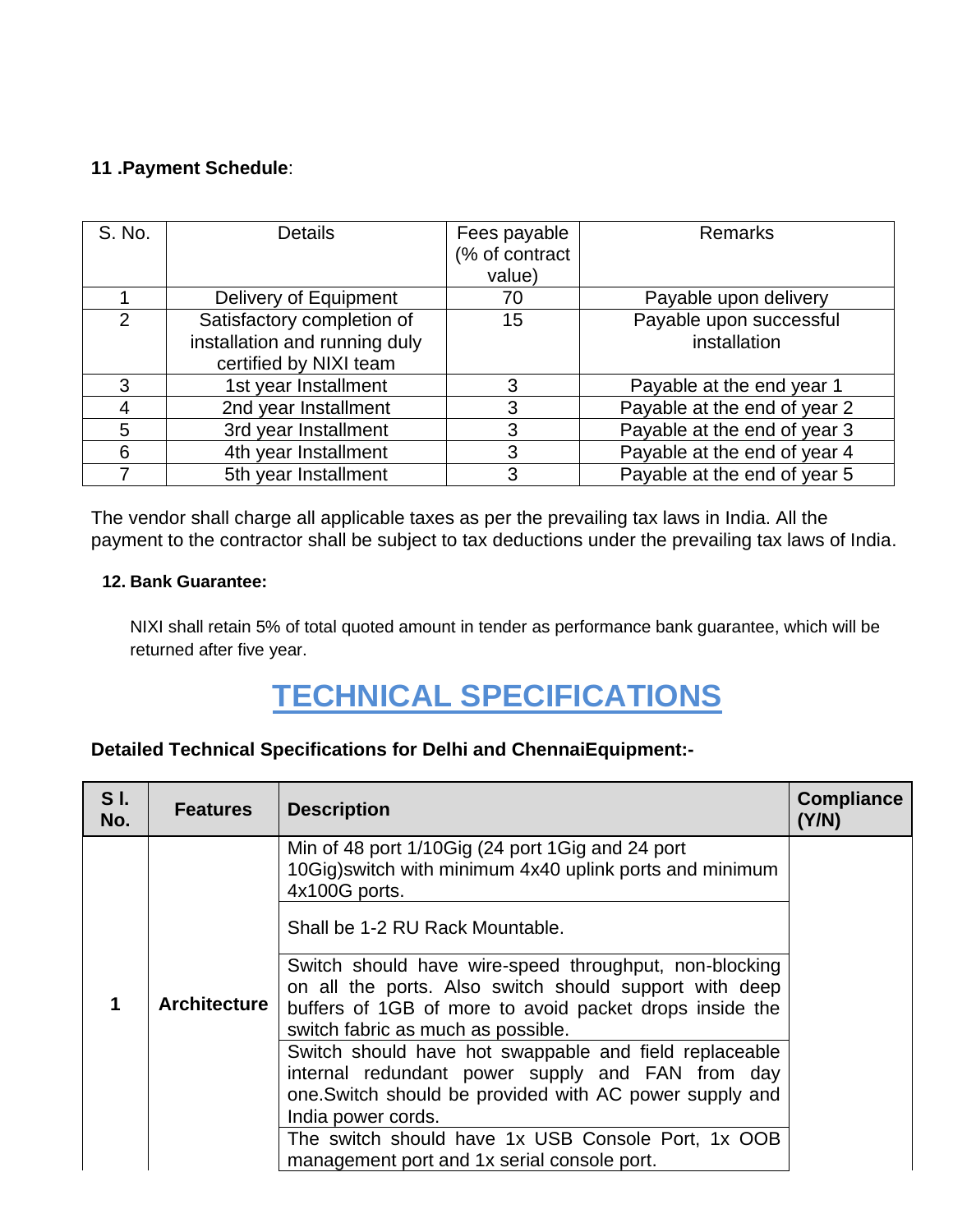|             |                                                 | Switch should support IPv4 and IPv6.                                                                                                                                                                                  |  |
|-------------|-------------------------------------------------|-----------------------------------------------------------------------------------------------------------------------------------------------------------------------------------------------------------------------|--|
|             |                                                 | Switch should have non-blocking architecture and should<br>have switching bandwidthupto 1.7Tbps- 2.0Tbps.                                                                                                             |  |
|             |                                                 | Switch should have 64-Byte Packet Forwarding Rate up to<br>700 Mpps-1000 Mpps.                                                                                                                                        |  |
|             |                                                 | The switch should support 512 SVI and 4000 VLAN IDs.                                                                                                                                                                  |  |
| $\mathbf 2$ | <b>Performance</b><br>and<br><b>Scalability</b> | Switch should support Jumbo Frames up to 9K Bytes on all<br>Ports.                                                                                                                                                    |  |
|             |                                                 | The switch should support 80K MAC addresses.                                                                                                                                                                          |  |
|             |                                                 | Switch should minimum memory DRAM 8GB and Flash<br>4Gb                                                                                                                                                                |  |
|             |                                                 | The switch should support suitable technology for building<br>redundancy (active-active, active-passive) among two<br>switches over 40 Gig connectivity                                                               |  |
|             |                                                 | Switch should support 64K IPv4 and 32K IPv6 entries.                                                                                                                                                                  |  |
|             |                                                 | Switch should support up to 4K multicast routes                                                                                                                                                                       |  |
|             |                                                 | The Switch should support routing protocols such OSPF,<br>BGP, PBR and ports in which MPLS links can be<br>terminated.                                                                                                |  |
| 3           | Layer 3<br>features                             | The Switch should support IP Multicast and PIM, PIM<br>Sparse Mode for Wired connections                                                                                                                              |  |
|             |                                                 | The Switch should support basic IP Unicast routing<br>protocols (static, OSPFv3 and BGP)                                                                                                                              |  |
|             |                                                 | The Switch should support Inter-VLAN routing.                                                                                                                                                                         |  |
|             |                                                 | The Switch should support HSRP/VRRP for IPv4 & IPv6.                                                                                                                                                                  |  |
|             |                                                 | The switch should have Automatic Negotiation of<br>Trunking/link-aggregation Protocol, to help minimize the<br>configuration & errors.                                                                                |  |
|             |                                                 | The switch should support IEEE 802.1Q VLAN<br>encapsulation.                                                                                                                                                          |  |
| 4           | Layer 2<br>features                             | The Switch should have Spanning Tree/PVST+, MSTP,<br>RSTP to provide redundant links while preventing network<br>loops.                                                                                               |  |
|             |                                                 | The switch should have suitable technique for better<br>Performance and better reliability with stability.                                                                                                            |  |
|             |                                                 | The switch should support open standard or similar<br>mechanisms to allow for unidirectional links caused by<br>incorrect fiber-optic wiring or port faults to be detected and<br>disabled on fiber-optic interfaces" |  |
|             | <b>Network</b><br>security                      | Switch should support at least 4K hardware based ACL<br>with support for Port based ACL                                                                                                                               |  |
|             |                                                 |                                                                                                                                                                                                                       |  |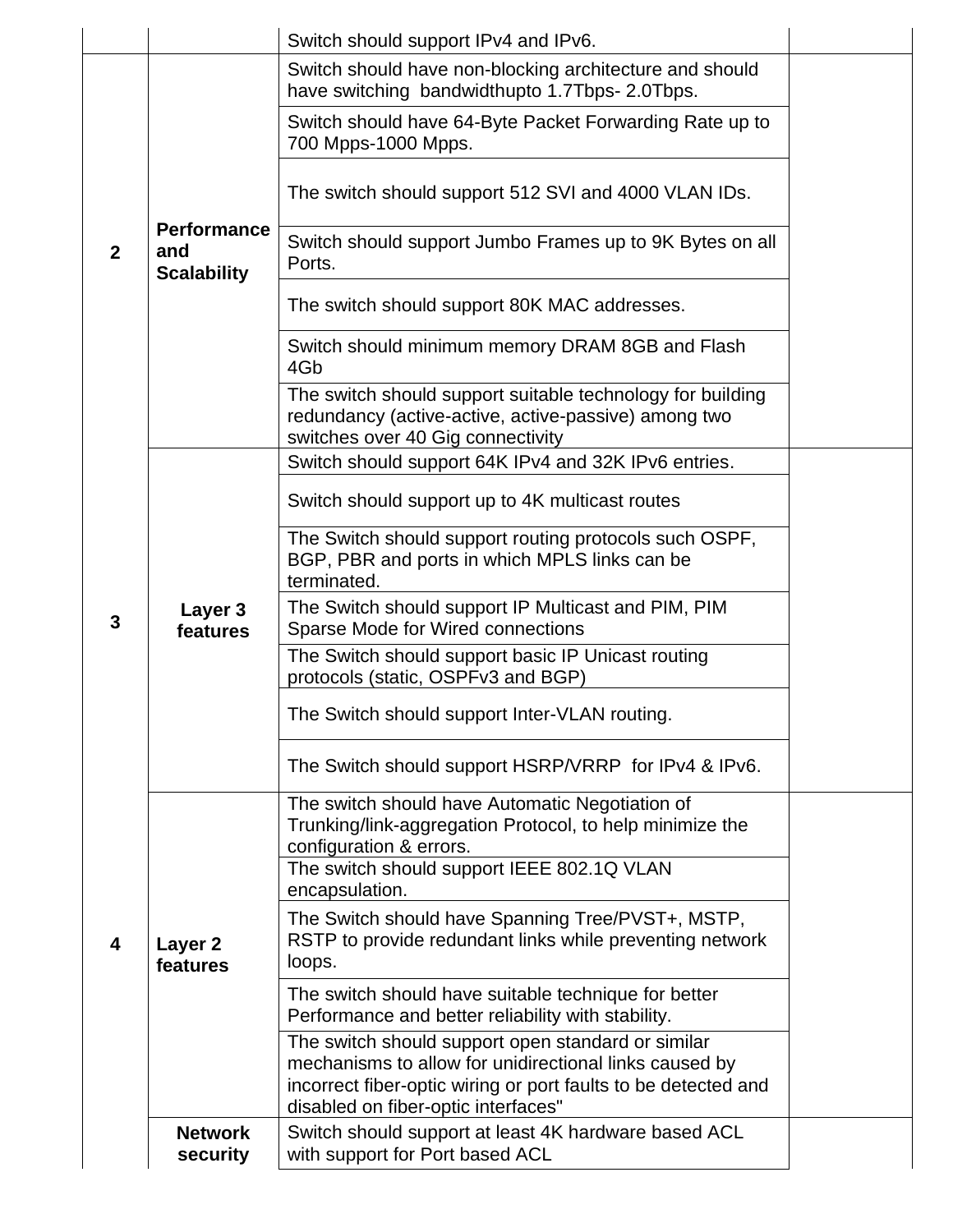|                 | features                                      | The switch should have IEEE 802.1x providing user<br>authentication. Or should have equivalent feature like<br>radius server authentication                              |  |
|-----------------|-----------------------------------------------|--------------------------------------------------------------------------------------------------------------------------------------------------------------------------|--|
| 5               |                                               | The switch should have STP BPDU port protection, STP<br>root guard, IGMP v1/v2 Snooping, Port Security features.                                                         |  |
|                 |                                               | The switch should have TACACS+ and RADIUS<br>authentication enable centralized control of the switch and<br>restrict unauthorized users from altering the configuration. |  |
|                 |                                               | Supplied with min 5 years of direct OEM warranty and TAC<br>support.                                                                                                     |  |
|                 |                                               | The Switch should support Secure management access<br>delivers secure encryption of all access methods (CLI, or<br>MIB) through SSHv2, SSL, and/or SNMPv3                |  |
|                 |                                               | The switch should support SNMPv1, SNMPv2c, and<br>SNMP <sub>v3</sub> .                                                                                                   |  |
|                 |                                               | The switch should have suitable technology for flow<br>monitoring and management.                                                                                        |  |
| $6\phantom{1}6$ | <b>Operations</b><br>and<br><b>Management</b> | The Switch should be SDN capability with OpenFlow/Open<br>stack/Directflowor REST API support.                                                                           |  |
|                 |                                               | The switch should support telnet, ssh, Ping and traceroute<br>over ipv6 and ipv4                                                                                         |  |
|                 |                                               | The Switch should support dual firmware and configuration<br>rollback.                                                                                                   |  |
|                 |                                               | The switch should have capability to be centrally managed<br>and monitored from other OEM NMS software.                                                                  |  |
|                 |                                               | Switch should support API Driven configuration and support<br>Netconf using YANG data model or Rest API . It should<br>support automation tool like python.              |  |
|                 |                                               |                                                                                                                                                                          |  |

## **Miscellaneous Points**

| 1                        | Console cable, Active Twinax cable and power cable (As per Indian<br>standards) as per the requirement to be provided. All Cables shall be<br>factory-terminated.                                           |  |
|--------------------------|-------------------------------------------------------------------------------------------------------------------------------------------------------------------------------------------------------------|--|
| $\overline{2}$           | All the licenses required to implement the features specified in this<br>document shall be provided.                                                                                                        |  |
| 3                        | The switch shall conform to IEC-60950/CSA-60950/EN-60950/UL-<br>60950 standard for safety requirements of information technology<br>equipment.                                                              |  |
| $\overline{\mathcal{L}}$ | The offered equipment must be able to operate in the following<br>environmental conditions:<br>a) Operating temperature: $0^{\circ}$ C to $40^{\circ}$ C<br>b) Relative Humidity: 15% to 95% Non-condensing |  |
| 5                        | The Offered equipment shall have FCC Part 15 (CFR 47) Class A<br>certification, EN55022/EN61000-3-2 certification or equivalent<br>international certification for electromagnetic interference.            |  |
| 6                        | All Functionalities of Switch shall be IPv6 compliant and it should work<br>on IPv6 Platform without any additional hardware/ software.                                                                     |  |